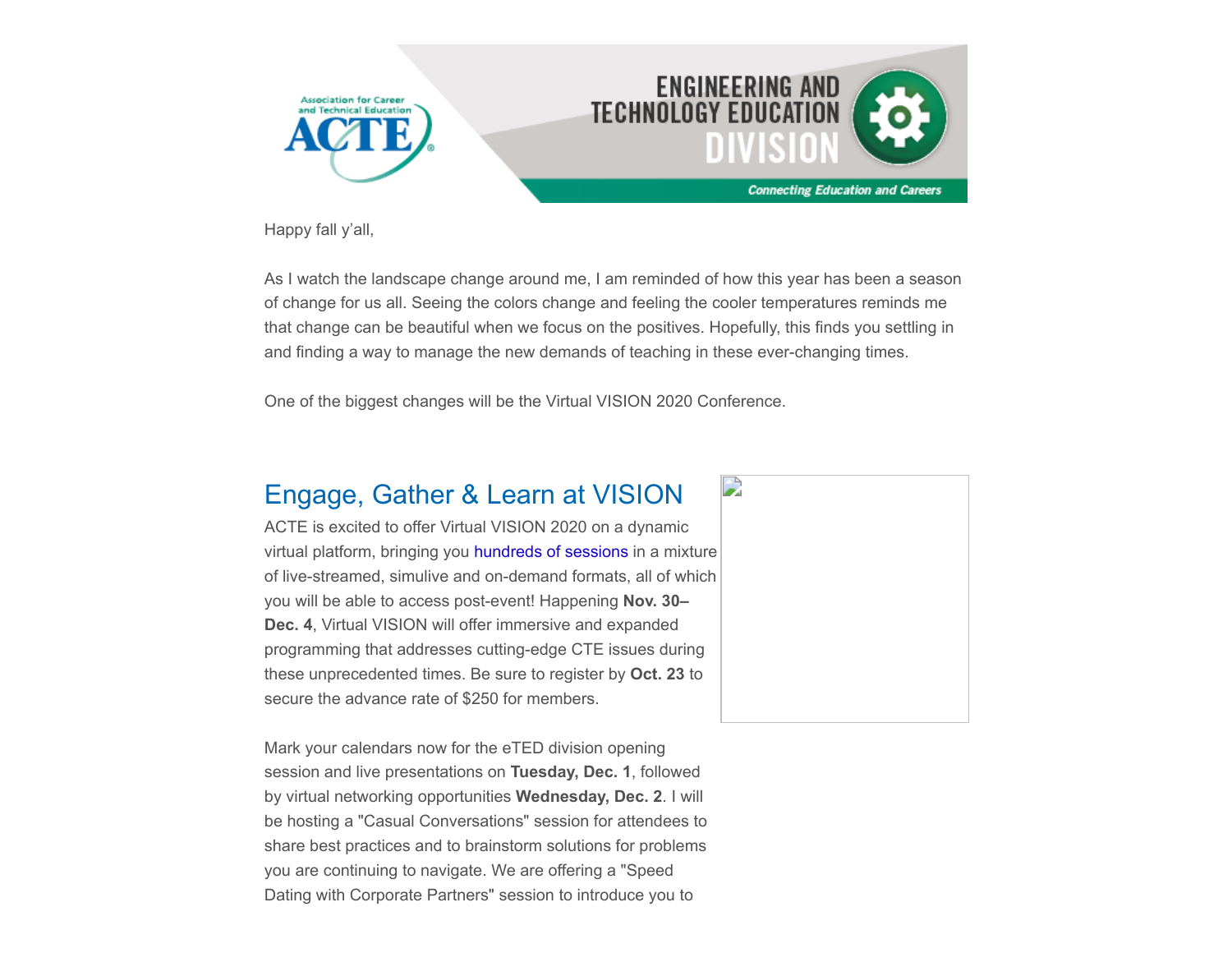resources (many of them free) who are interested in connecting with you. And, we have scheduled some "fun" sessions, such as virtual bingo and a trivia contest, to encourage us to take care of ourselves during these everchanging times.

Prizes will be given away to several lucky participants who join the conversations. I hope you will join us for Virtual VISION 2020 as I am looking forward to connecting with each of you to determine how the eTED division can support you. More information will be posted on the website and sent through email as details become finalized. You won't want to miss it. Early bird registration ends **Oct. 23**. The best part is all of the 300+ sessions will be available to registrants for 365 days after the conference. You can access the sessions on your time when you need them.

**[Tune in for Virtual VISION](https://www.careertechvision.com/index.cfm)**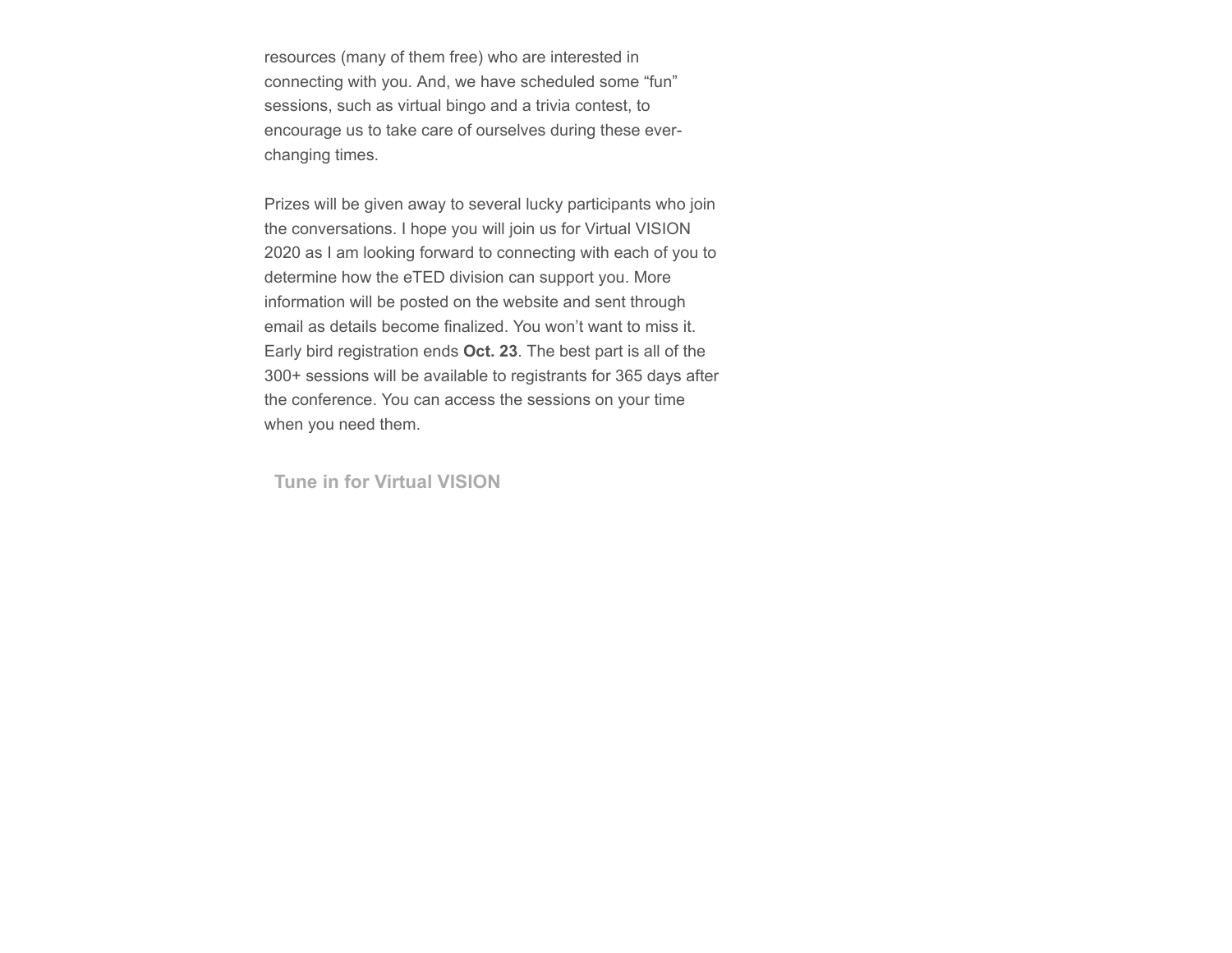

Watch as Kimberly Wilson, ACTE's 2020 Teacher of the Year, and this year's ACTE Excellence Award Finalists share their love of CTE! Love this video?! Watch ACTE's social media channels — [Facebook](https://www.facebook.com/actecareertech), [Twitter](https://twitter.com/actecareertech) and [Instagram](https://www.instagram.com/actecareertech1/) — from now through **Oct. 23** and share this happy video (along with another one!) on your social media to be entered into a drawing for 10 \$15 gift cards! Bring your virtual glitz and glam to the ACTE Awards Gala at Virtual VISION, happening **Nov. 30– Dec. 4**, to help us recognize those individuals and organizations, who have made extraordinary contributions to CTE. Don't forget, the member advance rate of only \$250 ends **Oct. 23**!



# RSVP for eTED Business

### **Meeting**

All Region and Division Business Meetings are open meetings but require an RSVP in order to verify ACTE membership for members to vote on necessary items during the meeting. RSVPs are required by **Friday, Nov. 6**. The Zoom meeting link will be sent to each RSVP no later than **Friday, Nov. 13**.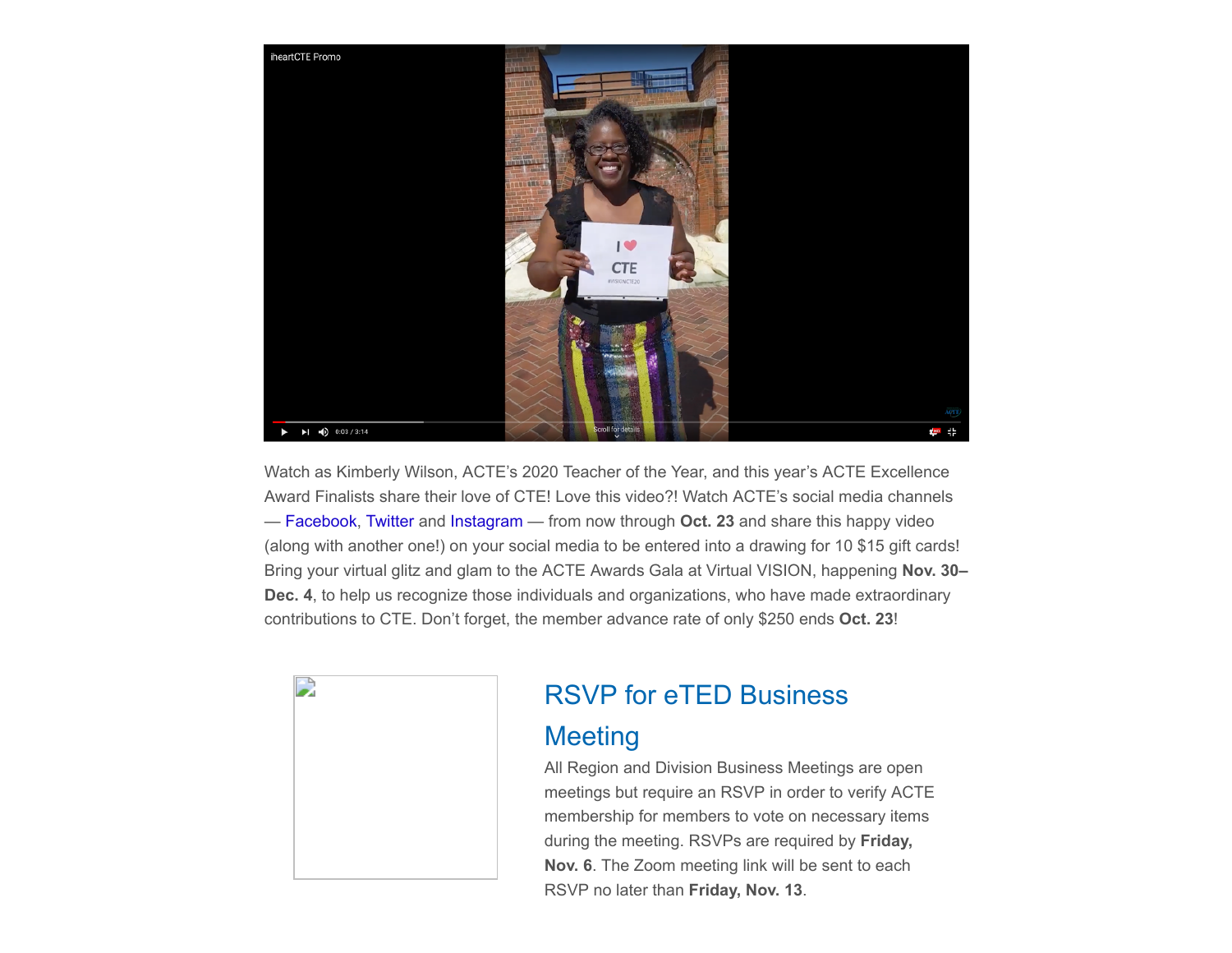

#### **ACTE Announces 2021 National Award Finalists**

The ACTE Excellence Awards recognize those individuals who have made extraordinary contributions to CTE, programs that exemplify the highest standards and organizations that have conducted activities to advance CTE programs. All ACTE Excellence Awards are presented at the ACTE Awards Gala in conjunction with Virtual VISION. [Meet our finalists](https://www.acteonline.org/professional-development/acte-awards/acte-excellence-awards/)

#### **SynED Named Business-Education Partnership Award Winner**

ACTE recently announced synED as the ACTE Business-Education Partnership Award winner. SynED's work in conjunction with Canyon Springs High School at Moreno Valley Unified School District in Moreno Valley, California to help build a skilled and prepared workforce of high school students was a driving factor and example of their exemplary work that led to their award recognition. [Read more](https://www.acteonline.org/press-releases/syned-named-acte-business-education-partnership-award-winner/)

#### **Joseph P. Dragone Named Champion for CTE Winner**

ACTE is pleased to announce the ACTE Champion for CTE: Joseph P. Dragone, Ph.D., senior executive officer at Capital Region BOCES in Albany, New York. The ACTE Champion for CTE award recognizes education leaders, business and industry executives, and thought leaders who support and champion CTE programs as a vital part of developing a prepared, adaptable and competitive workforce. [Read more](https://www.acteonline.org/press-releases/joseph-p-dragone-ph-d-named-acte-champion-for-cte/)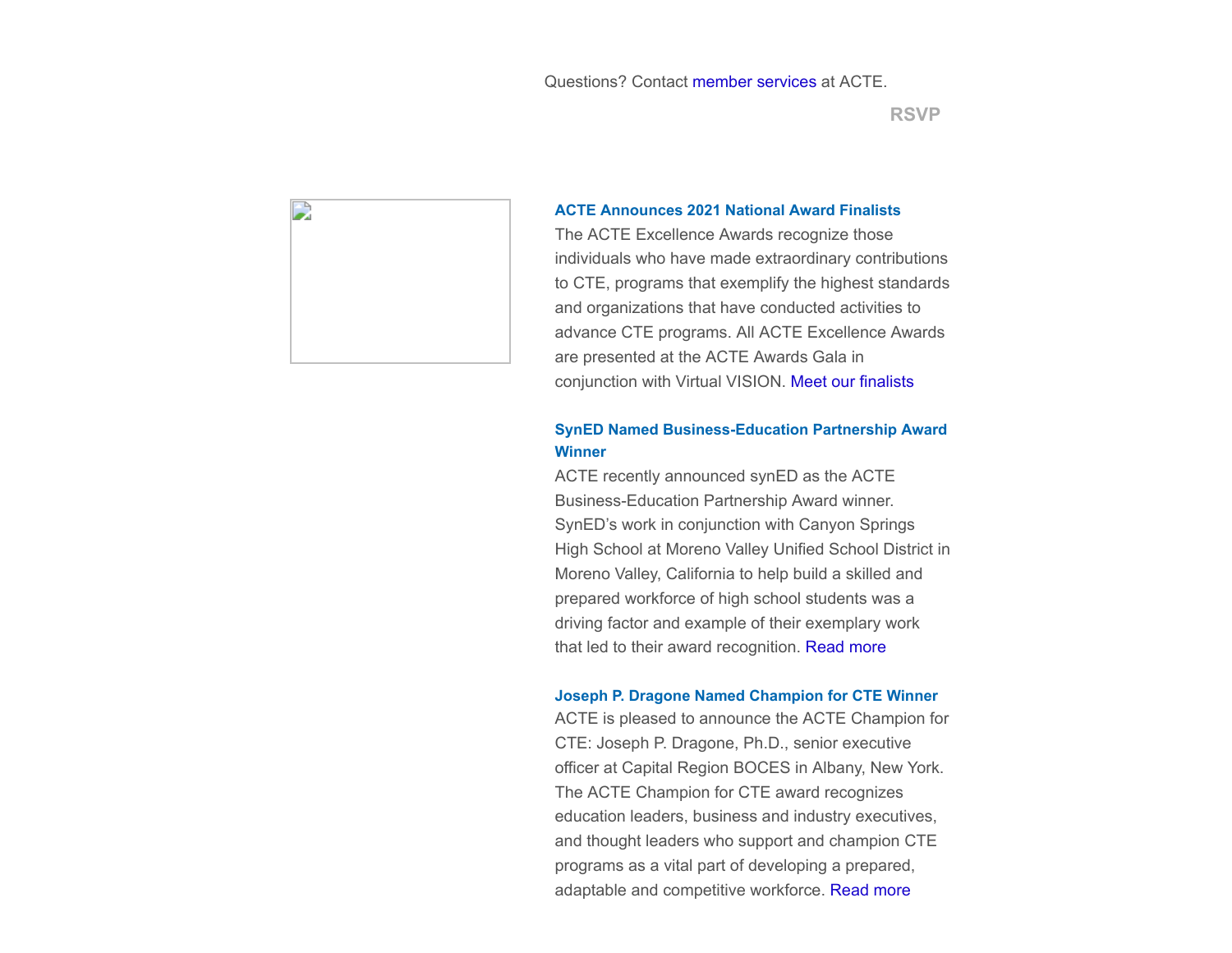#### **Michigan Student Wins ACTE National Student Trophy Design Contest**

ACTE recently announced Sara Tatreau, a Kent Career Tech Center recent graduate, as the national student trophy design winner in its fifth annual student trophy design contest. In addition to having her design used to create this year's trophies, Tatreau will receive a \$1,000 scholarship and Kent Career Tech Center will receive a free one-year lease of a 3D printer, courtesy of Stratasys, Ltd. [Meet Sara Tatreau](https://www.acteonline.org/press-releases/michigan-student-wins-acte-national-student-trophy-design-contest/)

# ACTE Seeking Inclusion, Access, Equity and Diversity Mentees

ACTE's new mentorship program, offering professional development opportunities to help cultivate more diverse and inclusive work environments for CTE educators, seeks to support association members interested in inclusion, access, equity and diversity (IAED) — those who are interested in serving as mentees in ACTE's IAED Mentorship Program should apply by **Nov. 1**.



**[Learn more](https://www.acteonline.org/iaed-mentorship-program/)**

### Innovation in CTE

ACTE is looking for innovation at the forefront of CTE. The innovation definition for the purpose of ACTE's work on this project is: Something new or unique utilized at the CTE program level which improves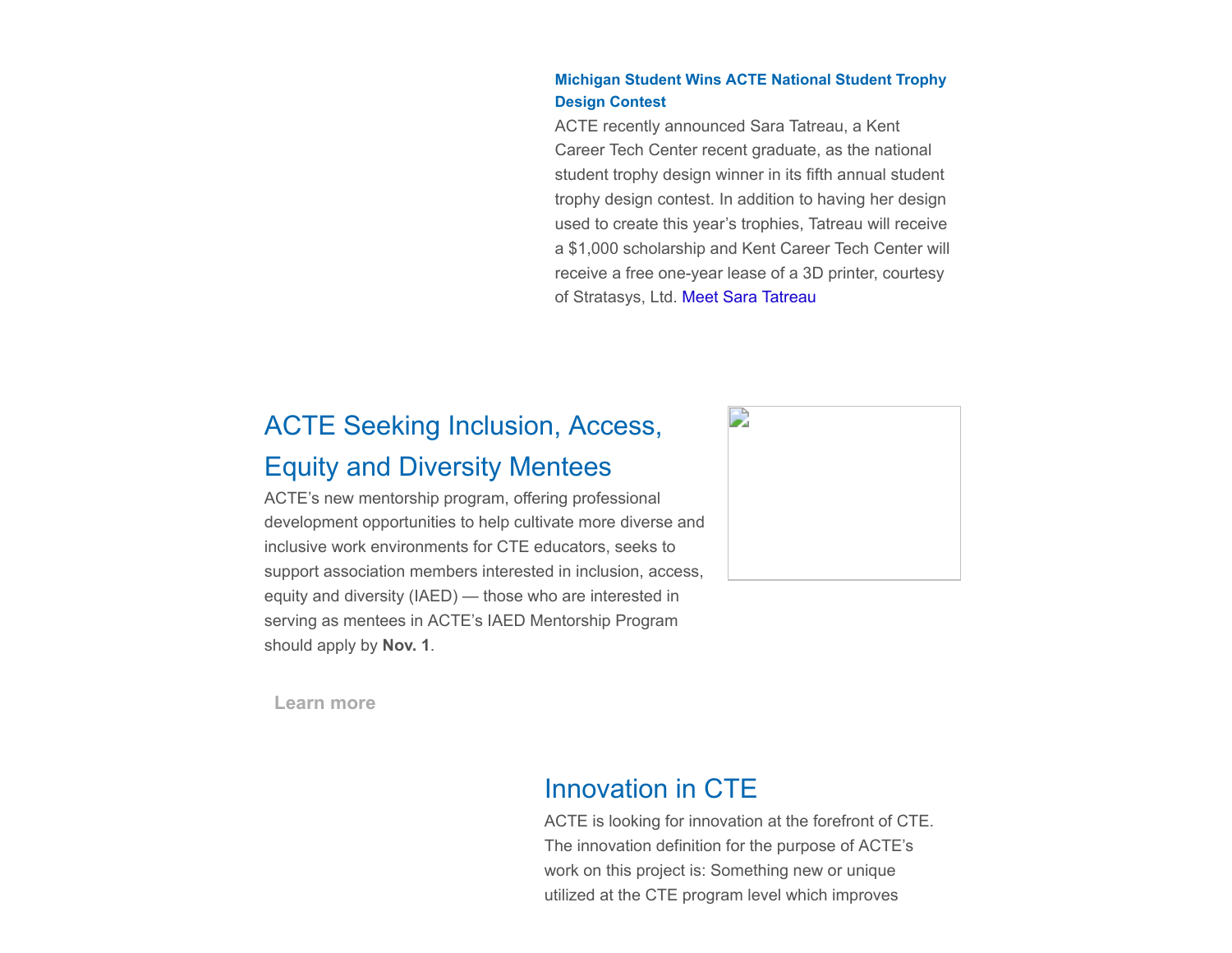

conditions for student learning, teacher practice or other facets of the CTE experience. Please submit any innovative concepts for ACTE to develop into best practices content to [Megan Kmiotek.](mailto:mkmiotek@acteonline.org?subject=Innovation%20in%20CTE)

### New Resource for CTSO Students

Rachael Mann, author of *The CTSO Competition Companion*, offers CTSO students specific components of winning strategies and approaches in this easy-to-read book, covering such topics as:

- How to excel in competitions and win at life
- Building skills that will open doors and opportunities
- How to prepare for unknown variables and predict worstcase scenarios

The complementary book launch webinar, featuring the author and some of the book's guest voices, can be viewed [here](https://www.youtube.com/watch?v=Yd_a2Bv7yZg&feature=youtu.be). Member price is \$19.95.

**[Purchase your copy](https://www.acteonline.org/publications/shopacte/)**



New Student Video Contest: Advancing Space Exploration

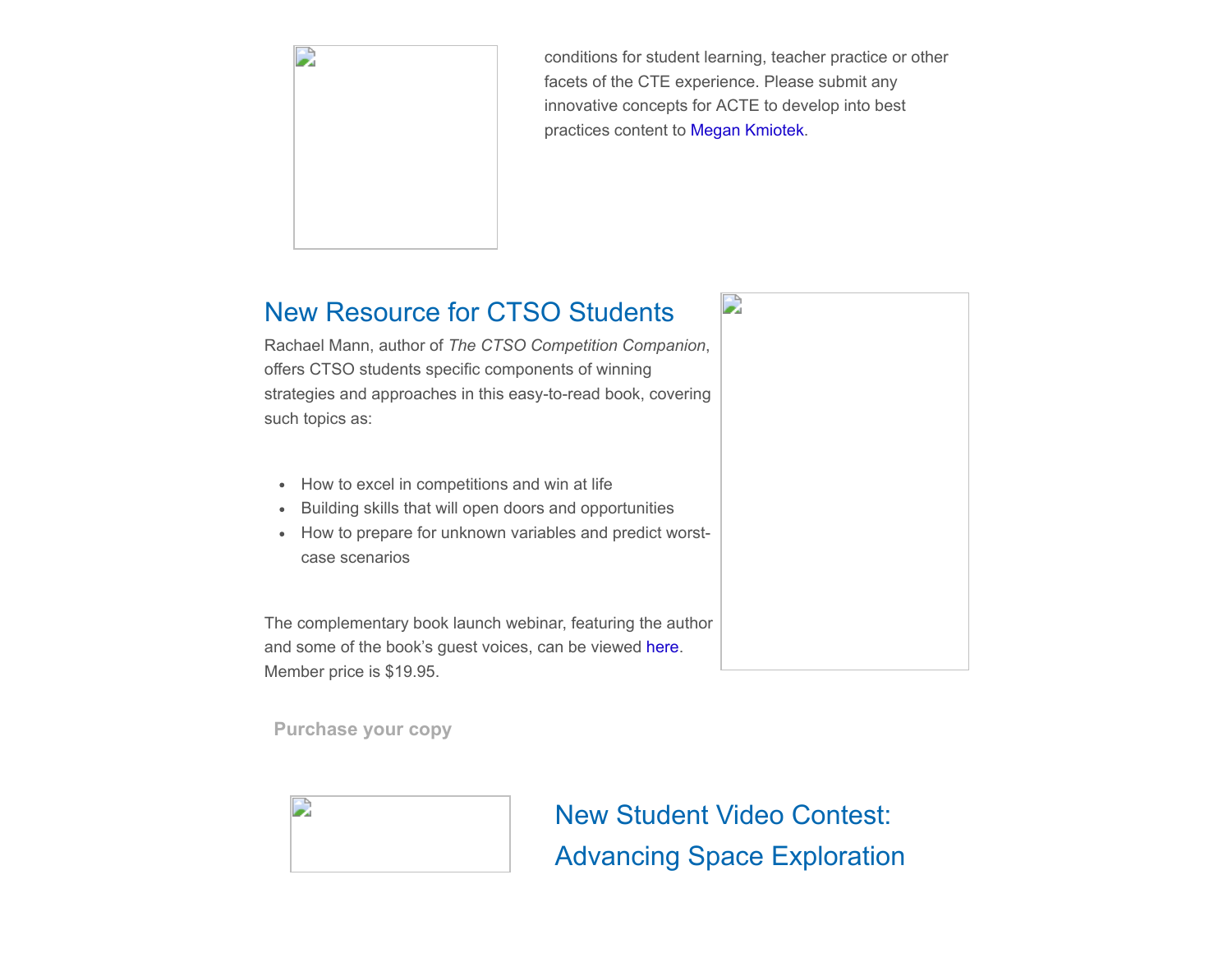### Through Manufacturing

ACTE, host of CTE Month®, and NASA HUNCH are excited to once again collaborate on the 2020–21 student video challenge, showcasing CTE and projectbased learning programs in high-demand career fields on earth and in space. This year's theme is "Advancing Space Exploration Through Manufacturing" and encompasses multiple CTE sectors, including health care, transportation, family and consumer sciences, energy, robotics and more! The deadline to submit a video is **April 1**.

**[Learn more](https://www.acteonline.org/why-cte/cte-awareness/cte-month/cte-month-2020-and-nasa-hunch-video-challenge/)**

# Verify Your Membership by Nov. 4 to

### Vote!

The 2021 ACTE board of directors election will be held this year **Dec. 4–Jan. 4**! Please mark your calendars to reflect the election schedule below:

- You must be an ACTE member by **Nov. 4** to vote
- Voting will open during Virtual VISION on **Dec. 4** and run through **Jan. 4**
- Winners will be announced in early January 2021

#### **[Learn more](https://nam10.safelinks.protection.outlook.com/?url=https%3A%2F%2Fwww.acteonline.org%2Fboard_election_candidates%2F&data=04%7C01%7Csstaton%40acteonline.org%7C616d540b20ff49888ebf08d86f6d7361%7Caa073e65c80e4bc7964cb85c6efc1992%7C0%7C0%7C637381863158412815%7CUnknown%7CTWFpbGZsb3d8eyJWIjoiMC4wLjAwMDAiLCJQIjoiV2luMzIiLCJBTiI6Ik1haWwiLCJXVCI6Mn0%3D%7C1000&sdata=IeJGUFmevy%2Fayf5bpm0lzLiPTF6nRppZUaYsRkTElWw%3D&reserved=0)**

There are several leadership opportunities available within the eTED division. Please contact me to learn how you can contribute to the development of division activities.